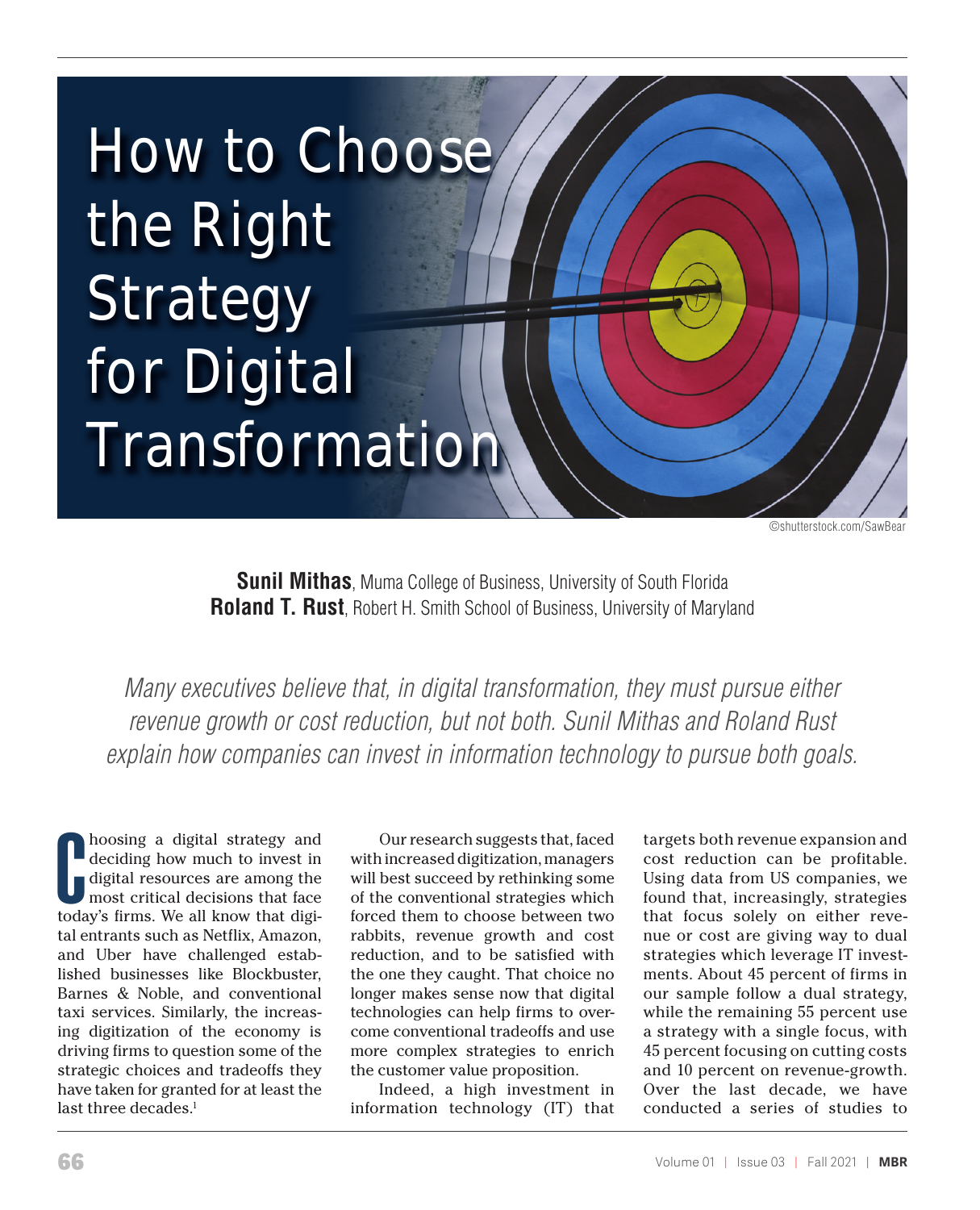understand how digitization is driving dual strategies and performance. We tracked down rare archival data on the digital investments of hundreds of firms in developed and developing economies so that we could link their digital moves with their performance. We have learned that it is time to rethink traditional strategies.

By analyzing the data from more than 300 US firms we discovered a great deal about how dual and single strategies affect a firm's performance depending on its investment in IT (see Sidebar).We conclude that firms whose strategy has a dual emphasis are more profitable and have a higher market value the more they invest in IT. Meanwhile, firms which invest less in IT do better to choose a strategy that emphasizes either revenue expansion or cost cutting. Because adopting a particular strategic emphasis can affect a firm's market value without affecting its profits, managers should carefully consider how their strategic choices will affect market value even if they do not seem likely to affect profitability.

# Why Digitization Drives the Need for Dual Strategies

There are a number of reasons to take a fresh look at conventional either/or strategies that assume the need for a tradeoff between revenue growth and cost reduction.2 Today's digital technologies allow firms to devise more complex strategies which pursue many competitive advantages simultaneously. These complex strategies often rely upon a portfolio of IT systems, combinations of technologies that may not be externally apparent and are therefore difficult for competitors to replicate. Such an IT portfolio can thus sustain a firm's competitive advantage even when the underlying hardware and software is commoditized. In other words, firms can create internal IT complexity

that will prevent their competitors from replicating their systems, while retaining external simplicity to attract customers. These configurations allow them to achieve both revenue growth and cost reduction while retaining the agility necessary to reconfigure their internal IT portfolio when they need to make new competitive moves.

Firms that carefully devise a portfolio of IT applications which emphasizes both revenue enhancement and cost reduction reap greater rewards than those which pursue a singular focus.

In order to execute their dual digital strategies flexibly, however, firms must appropriately govern their IT systems and manage IT projects. Although IT assets tend to be generalized, customization and corresponding changes in business processes, training, and incentives will allow them to be targeted at specific strategic objectives. While any individual IT system has the potential to reduce costs or enhance revenue, or even both, a tailored IT portfolio allows firms to put their strategic emphasis into operation by configuring individual IT applications accordingly. Firms that carefully devise a portfolio of IT applications which emphasizes both revenue enhancement and cost reduction may reap greater rewards than those which pursue a singular focus. A dual focus gives firms digital ambidexterity, which can propel them to a competitive advantage.

Netflix, for example, uses its carefully crafted IT infrastructure and recommendation system to differentiate itself and to drive high revenue growth while lowering costs. Meanwhile, part of the digital strategy of Starbucks is a mobile order and pay tool that allows its customers to skip lines when picking up their coffee. Through this tool, Starbucks has achieved a significant growth in sales compared to its peers. Bank of America and other banks now use mobile apps to power a high quality banking experience at a fraction of the cost of using a physical branch. And such successes abound in digital space, with Amazon, Airbnb, and Uber as prime examples.

In assessing competitive advantage, conventional strategies often focused exclusively on profit margin, a measure of the difference between the opportunity costs of the seller and what consumers are willing to pay. Such profit metrics are of limited use to entrants or start-ups, many of which focus on growth or market valuations in the early stages. As Amazon.com demonstrated, some continue to pursue revenue growth and market valuations for years in order to justify their existence.

Moreover, as they consider their strategic choices, firms need to ground their thinking in evidencebased guidance and empirically valid frameworks such as Baldrige, instead of anecdotal case studies of just a few firms. Our data-based insights, drawn from a large sample of firms, show that dual strategies often perform far better than traditional ones. As a result, digital entrants and even established businesses are now pursuing dual strategies that focus simultaneously on revenue growth and cost reduction.

# The Performance Implications of Dual Strategies and Digital **Ambidexterity**

Our research reveals at least three reasons why dual strategies are more profitable and more valued by the stock market.

First, a dual-emphasis strategy can be far more complex, allowing a firm to surpass competitors who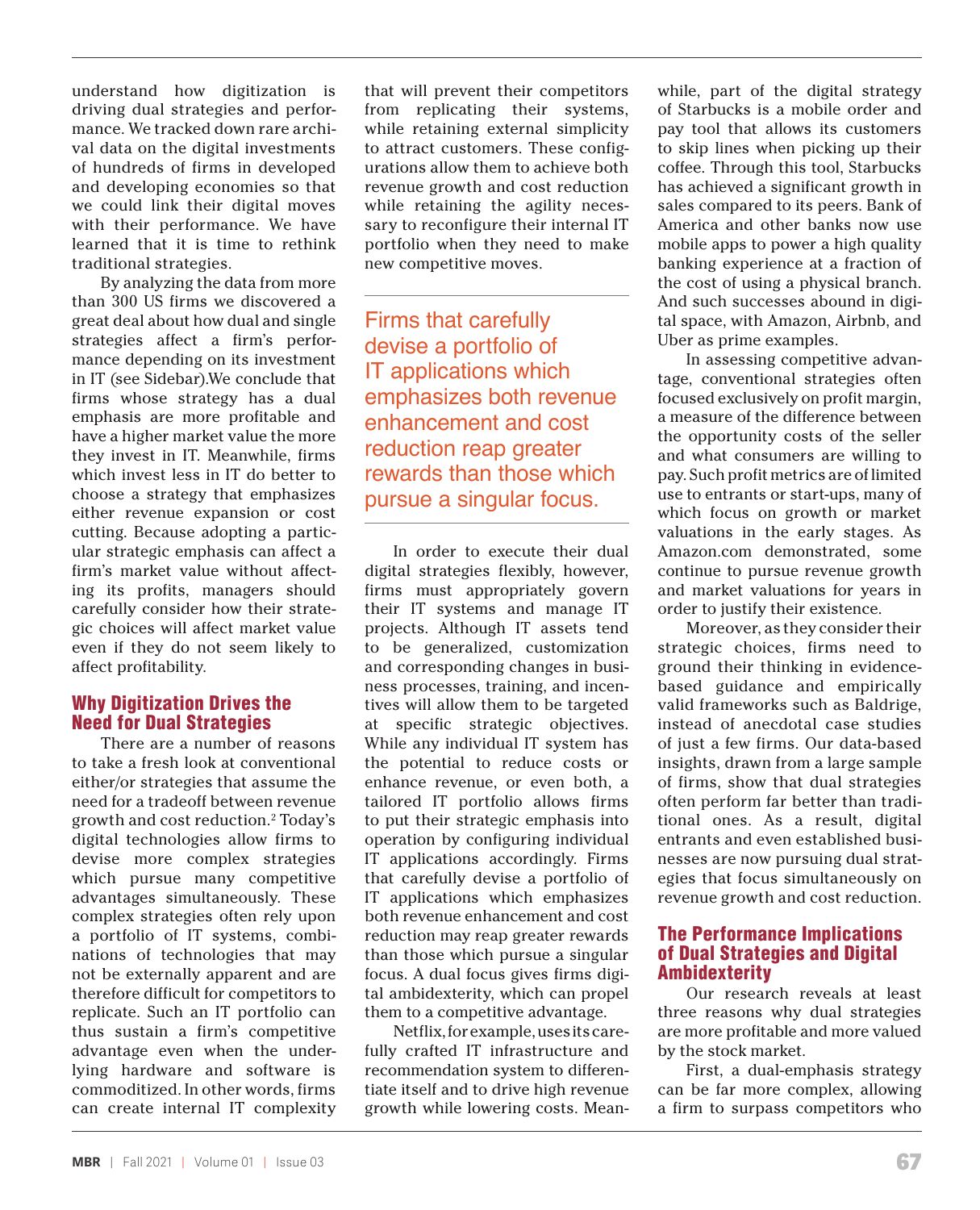use a single-focus strategy. The dual strategy also requires a complexity and breadth of applications that competitors have a hard time replicating. By thus limiting competition, firms with a dual strategic emphasis are more profitable and more valuable.

Second, a dual emphasis creates more options for profitable growth by opening access to "low-hanging" investment opportunities with a positive return. Firms with a dual emphasis are likely to enjoy lower cycle times in product development and in managing supply chains and customer relationships, which will allow them to more quickly realize their revenue and cost targets and thereby accelerate their cash flows. Those cash flows may also be less variable than those of single emphasis firms because they are drawn from two sources, revenue growth and cost reduction, rather than just one.

Our research revealed that firms use "disciplined autonomy" to manage the inherent tensions of pursuing multiple objectives.

Third, a dual strategic emphasis, being more ambitious in its scope, may allow employees and partners to reach stretch targets, those which require entirely new approaches, for higher revenues and lower costs. The firm will thereby improve its chances of getting more without changing its investment levels which, in turn, will increase its cash flows, profits, and market value.

# How to Achieve Digital Ambidexterity

We suggest several practical ways for firms to adopt a dual focus and, through it, achieve superior performance.

Pursue multiple strategic objec**tives:** Dual strategy firms do not pursue just one metric to the exclusion of all others. Instead they manage the tensions that duality creates in such a way as to spark creativity. Our research revealed that firms use what we call "disciplined autonomy" to manage the inherent tensions of pursuing multiple objectives. The idea is that overarching IT systems, such as agile software development, can provide discipline, giving business units or teams the autonomy and discretion to apply selected methods within that framework.3

Firms which pursue multiple strategic objectives and ambidextrous governance should be able to create a portfolio of IT systems that simultaneously targets both revenue growth and cost reduction.

 Despite the challenges of a simultaneous focus, Tata Consultancy Services (TCS) uses its IT systems to manage its dual strategies of arbitrage and aggregation. TCS's global IT platform, Ultimatix, is a key component in its Global Network Delivery Model, which helps the firm fulfill its dual strategies. Ultimatix combines a diversity of IT systems to create a seamless interface through which its more than 300,000 employees around the world share information about projects, clients, colleagues, and customers. It also gives them access to analytical tools to aid in decision making. As the competitive environment becomes more complex and turbulent, firms must be able to immediately respond to several emerging challenges at once. To do so, they may have to shift their strategic posture on short notice or be able to assume different postures for different functions. Firms which are, in this sense, ambidextrous will be more likely to succeed. SAP provides another example of this vital flexibility. It uses a framework of agile methodologies to rapidly deliver software that is Google-fast, Apple-simple, and yet industrial grade, like GE's jet engines.

Another example is Zara, which uses its robust but simple IT systems to sell high fashion at significantly lower costs than its competitors. Narayana Health uses IT to produce a daily profit and loss report by minutely tracking its activities. It also uses telemedicine to provide high quality service to patients over a broader area and at much lower costs.

Ambidextrous governance: The hidden DNA of dual emphasis firms is the ambidextrous governance systems they create in order to strike the right balance between revenue and cost focused projects.

Because a company's governance is central to its culture, practices, and resources, competitors are hard put to replicate its influence. For example, before 2008, Starbucks used a DOS point-of-sale system which made barista training fairly lengthy. Moreover, its managers did not communicate by email because the store computers were locked down for compliance reasons. To achieve a successful digital transformation, Starbucks did far more than hire a CIO and tweak its reporting structure. It established new routines and actively involved its CEO, Howard Schultz. These new governance processes helped it to overcome the technology debt it had incurred by long neglecting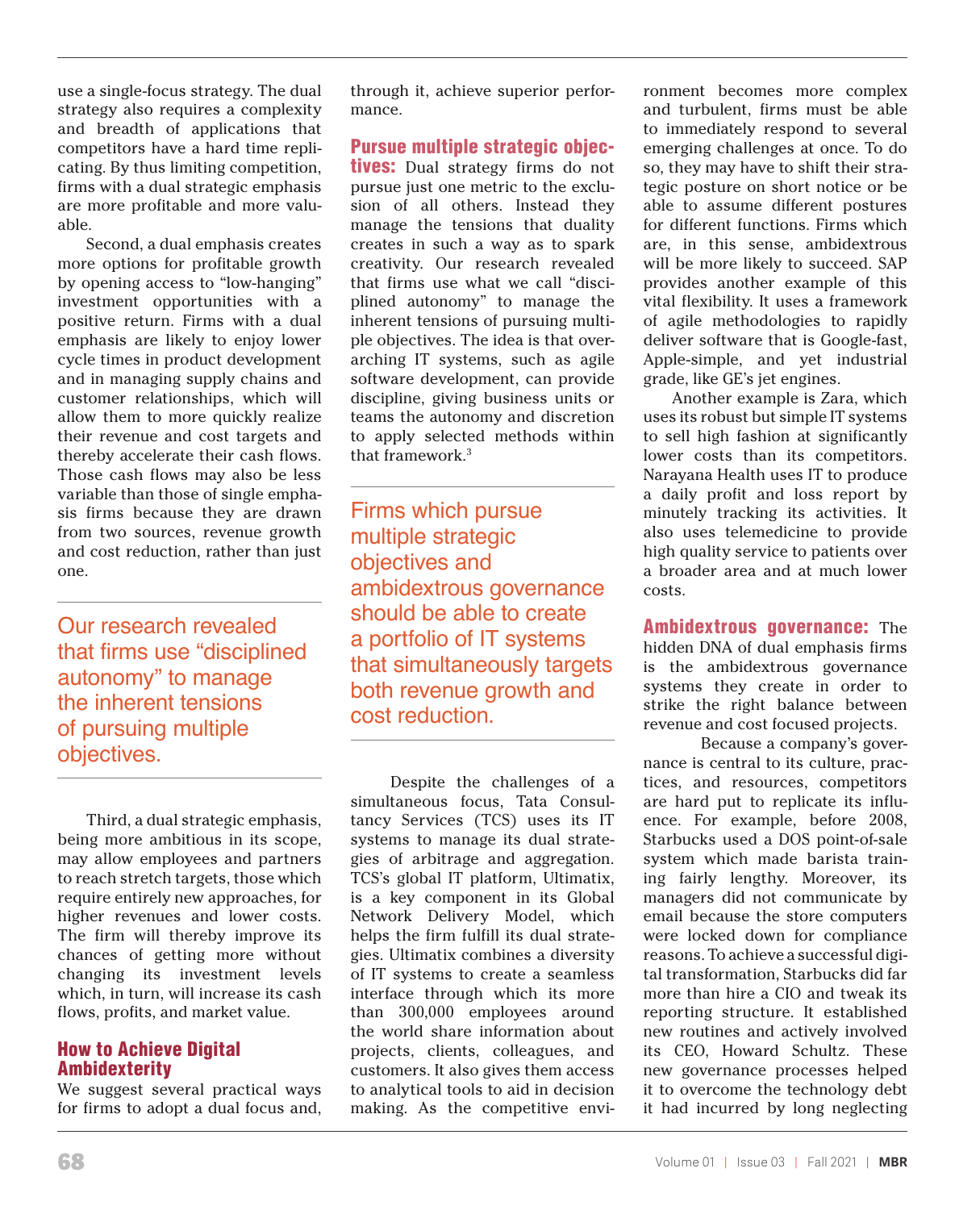in-store IT infrastructure.4 With support from Schultz, the then CIO Stephen Gillett started a new business unit called digital ventures whose purpose was to introduce new digital services to customers who were increasingly using smartphones, tablets, and laptops to interact with the company. These moves helped Starbucks to become a retail leader in mobile payments, improve its loyalty card system by developing related smartphone apps, and offer free in-store Wi-Fi and content throughout the United States.

#### Agile Management of IT Systems

**and Projects:** Firms which pursue multiple strategic objectives and ambidextrous governance should be able to create a portfolio of IT systems that simultaneously targets both revenue growth and cost reduction. A digital portfolio of sufficient complexity can use customer relationship management (CRM) to provide a differentiated customer experience while lowering costs through end-toend enterprise resource planning (ERP) systems or supply chain management (SCM) systems.

IT portfolios differ depending on their firms' digital strategies. In our research, we found that firms which focused on revenue used more CRM systems, while those that focused on cost had more end-to-end and supplier-facing ERP and SCM systems. Dual focus firms, on the other hand, tended to have a combination of CRM systems and ERP and SCM systems, which was consistent with our theory that diverse IT systems help dual emphasis firms to improve their performance through digital ambidexterity. The dual emphasis firms in our sample also spent the most on IT salaries, while revenue focused firms spent the least. This finding reinforced our belief that, in order to manage diverse IT resources, dual emphasis firms

must hire more IT employees or more employees with managerial and technical expertise in supervising diverse projects.

What makes these firms' project portfolios inimitable is their interdependence. Project 3 may, for example, rely upon the earlier projects 1 and 2. Progressive firms multiply their options by undertaking a variety of IT projects and arranging them carefully in terms of must-do and may-do elements so as to retain the flexibility necessary to deal with technical and market uncertainties.

Some go so far as to consider Starbucks as much a tech company<sup>5</sup> as a coffee company because of its smart digital moves. It is important to remember, however, that it has traveled a long path and negotiated a maze of interdependencies in order to access previously unavailable options. In 2001, Starbucks started with a simple prepaid card to speed the checkout process. It then scaled up, offering online registration and reloading of the card, and allowing customers to view their transaction history. Next, the company chose a growth option, awarding loyalty points and conducting sales promotions based on the resulting data. It then went on to cobrand the card with Visa so that it would also function as a credit card. Finally, it built on all of these earlier initiatives by creating a smartphone app to manage the whole process.

In 2013, Starbucks worked on about one hundred IT projects, thirty-five of them customer- or employee-facing, another thirty-five to forty aimed at reducing costs, and the rest comprising a broad portfolio concerned with resilience, security, and productivity. The company's aim was to complete more IT projects sooner, rather than executing fewer projects for a multiyear big bang delivery. It completed thirty-seven projects in 2011, fifty-nine in 2012, and its target of one hundred in 2013. Other companies can learn from the example of Starbucks. Some of the recent methodologies for software development, like agile and Scrum, will allow them to experiment with a variety of projects while incurring less risk than they would have with earlier waterfall methods.

# Some Caveats on Planning Dual **Strategies**

Although a powerful tool when used correctly, dual strategies are not for all organizations. It is more difficult for firms to follow a dual strategic emphasis than a single one because the former requires the firm to manage greater complexity and risk in ensuring that all its decisions align. Focusing on two goals simultaneously can confuse efforts to set targets and assess performance across a range of business units. Dual-emphasis firms should also beware of ending up with a portfolio of IT systems that does not seamlessly integrate the flow of data and information. Focusing on two goals simultaneously can make it difficult for managers to agree to prioritize IT projects. We therefore advise that some firms which are unwilling to invest in digital resources may do best to continue using binary strategies.

Managers need not choose between two rabbits, revenue growth and cost reduction; instead they can chase and catch both rabbits.

# Conclusion

Smart managers know that changes in time and technology call for new strategies. We have found that, in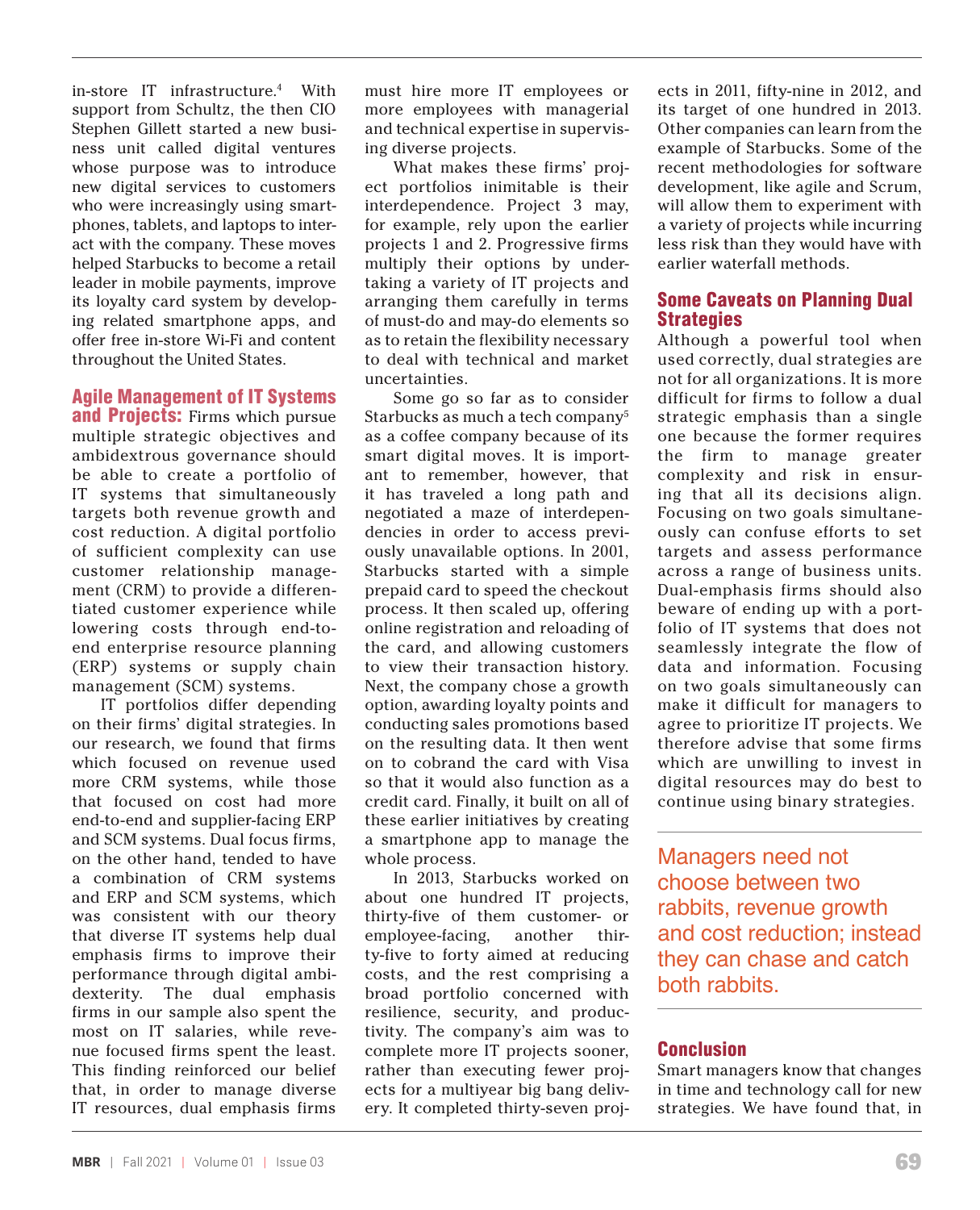order to succeed in the face of new challenges from startups and competitors, managers must synchronize their digital strategies with appropriate governance systems and a flexible portfolio of IT applications. In a shifting digital context, dual or ambidextrous strategies are not only more rewarding, they also gain power when synchronized with appropriate governance and digital investments. Managers need not choose between two rabbits, revenue growth and cost reduction; they can chase and catch both rabbits by adjusting their strategies, governance, and IT management.

# **ABOUT OUR RESEARCH<sup>6</sup>**

Our research into how today's firms should approach strategy has produced data and evidence based insights. Figures 1 and 2 show a summary of our key findings to help managers to make informed choices when they synchronize IT and strategy to improve their firm's profits and market value. Figure 1 shows that with high IT investment, dual-emphasis firms can significantly outperform single-emphasis firms. Conversely, with low IT investment, single-emphasis firms (i.e., revenue or cost) are more profitable than dual-emphasis firms. Figure 2, which uses market value as a measure of firm performance reveals a different pattern. It shows that, when firms spend more on IT, the stock market values dual-emphasis firms more highly than single-emphasis ones. This finding is similar to that in Figure 1. However, the market values of dual-emphasis firms are more than those of single-emphasis firms even when they invest little in IT and therefore have lower profitability.





**FIGURE 1:** Synchronize Digital Strategies with Digital Investments for Profitability

**FIGURE 2:** Synchronize Digital Strategies with Digital Investments for Market Value

#### **Author Bios**



**Sunil Mithas** is a World Class Scholar and Professor at the Muma College of Business at the University of South Florida. Mithas has consulted

and conducted research with a range of organizations including A. T. Kearney, Ernst & Young, Johnson & Johnson, the Social Security Administration, and the Tata Group.



**Roland T. Rust** is Distinguished University Professor and David Bruce Smith Chair in Marketing at the Robert H. Smith School of Business at the Univer-

sity of Maryland. He has won top career contributions awards in services, marketing research, marketing strategy, and advertising, as well as an honorary doctorate in economics.